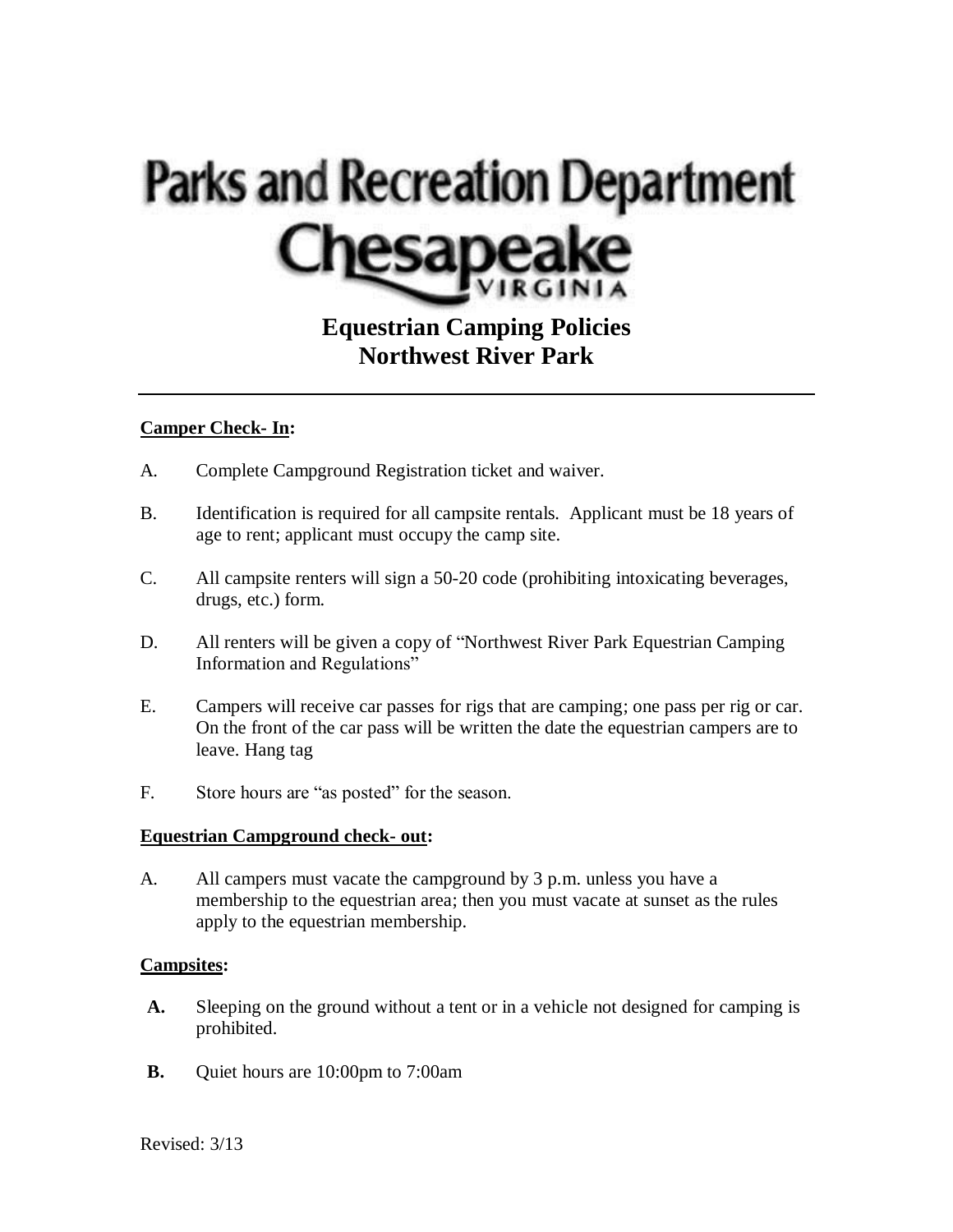- **C.** Campers are restricted to their camping area and restrooms after sunset unless attending a park program.
- **D.** No riding from sunset until 9am
- **E.** There is potable water at the bathrooms; no electric hook ups.
- **F.** Pick up hay and skidder out the horse manure.
- **G.** Camping is limited to Friday and Saturday nights; Sundays on holiday weekends only.
- **H.** Equestrian gates will be unlocked and secured with a carabiner when campground is occupied.
- **I.** The equestrian area is closed after sunset to anyone that is not camping.

#### **For the Safety of Our Campers:**

- **A.** Possession of a bow and arrow, air gun or sling-shot is prohibited.
- **B.** Fireworks, including sparklers, are prohibited.
- **C.** Alcoholic beverages are prohibited through-out the park.
- **D.** Swimming is prohibited.
- **E.** Remove all horse-shoe stakes after play.
- **F.** Park is not responsible for belongings left unattended.

#### **Pets:**

- **A.** Pets are permitted in the campground area if leashed or contained by pen.
- **B.** Pets are not allowed in boats.
- **C.** All dropping from your pet in the camping area must be picked up.
- **D.** Pets are not to be left unattended.
- **E.** Pet owners are responsible for pet behavior. Aggressive behavior or excessive barking my result in expulsion from camping area without refund.
- **F.** Pets are not allowed off leash in any areas of the park.

# **Fires:**

- **A.** Fires are restricted to personal above-ground fire rings, pits, or park provided fire rings or pits.
- **B.** Do not leave fires unattended.
- **C.** Do not burn trash or any material which carry sparks aloft.
- **D.** The cutting of any tree, dead or alive, is prohibited.
- **E.** You may pick-up deadwood from the ground.